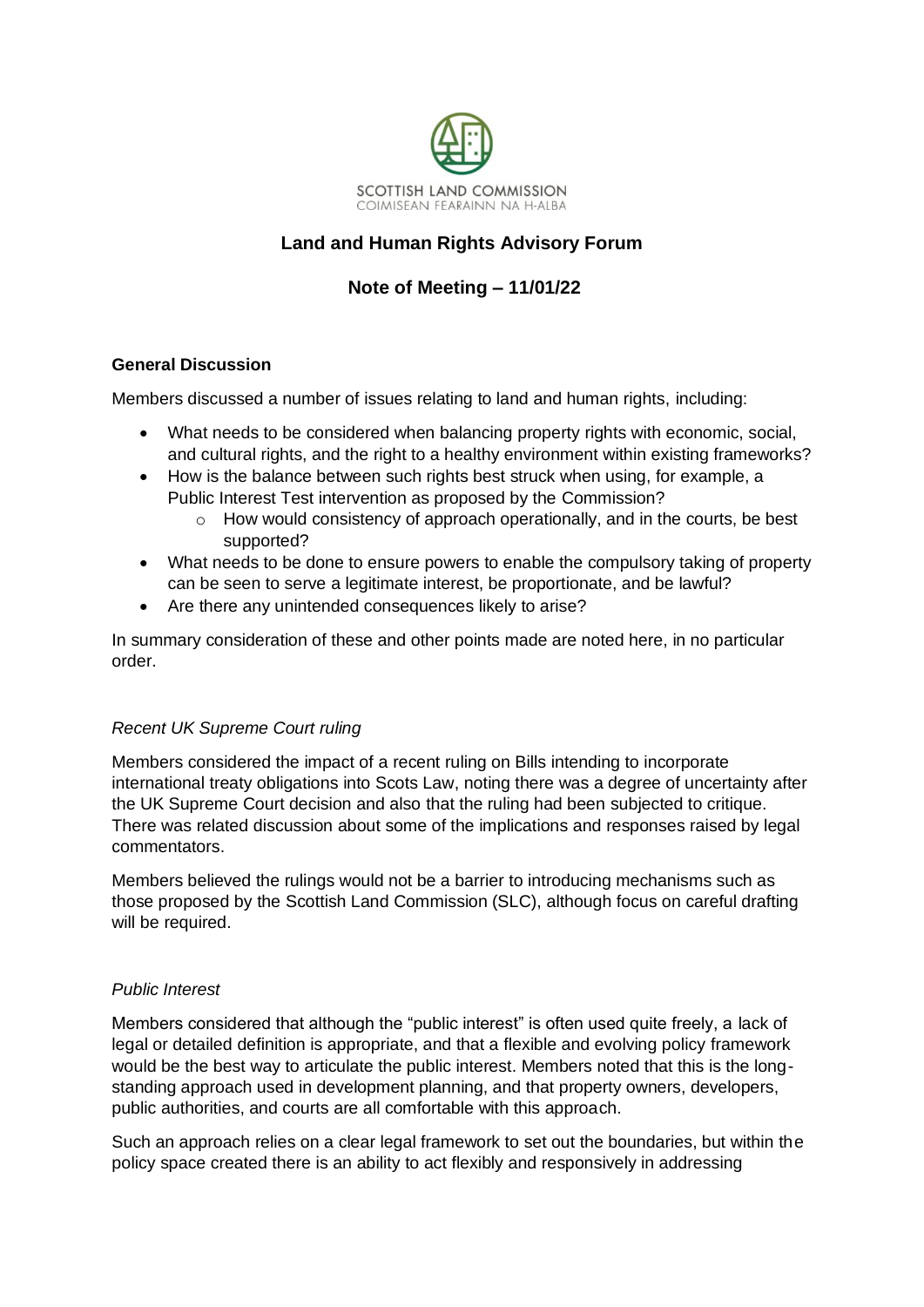individual and unique circumstances in the public interest. Differing levels of legal weight can be set by determining what should sit within legislation, statutory guidance, and policy.

As such, members considered that "public interest" could act as a facilitator of reform, rather than a barrier to it.

#### *International Perspectives*

In considering the interaction between Human Rights and Sustainable Development Goals (SDGs), members noted that at a UN level they are very closely related, and that around 90% of SDGs have clear alignment with corresponding Human Rights. Members consider this linked approach embodies maximalist aspirations to fulfilment, and should be considered in the Scottish context.

Members noted that in other jurisdictions the appropriateness of interventions is measured against a broader "reasonableness test" rather than the "four tests of proportionality" and that there is ample room to question how closely Scottish judicial reasoning sticks to proportionality in the future.

Members noted that in jurisdictions with written constitutions, property rights are not necessarily, and sometimes rarely, the starting point for judicial inquiry. As such, a broader perspective and interpretation could be possible, with members noting that the lack of specific legislation is not necessarily a barrier to more holistic interpretations, nor does reforming interpretations of existing legislation require new legislation.

### *The role of Non-Ownership Rights*

Members noted that a range of property rights exist between ownership and non-ownership (in particular under crofting tenure and through secure agricultural tenancies), and that better use of both existing frameworks, tools, and legislation, as well as this legal space, should be considered by the Commission and Scottish Government to further land reform.

Members considered this approach may lead to interesting questions around compensation, as the creation of such secure rights is set purely against rents.

In specifically considering crofting, members noted that crofting legislation came from a perspective of securing individual and community rights in land, and provides a valuable lesson in informing modern land reform perspectives.

#### *SLC Proposals*

Members recommended that the framework around the proposed Public Interest Test on Transfers (PIT) should consider specific reference to fulfilling economic, social, and cultural rights, as well as better reflect the SDGs and the Right to a Healthy Environment. This could allow the test to:

- ensure transfers have a net positive effect, supporting a maximalist approach to human rights fulfilment – going far beyond a minimum "do no harm" threshold,
- provide additional guidance and considerations for decision makers,
- make such rights justiciable.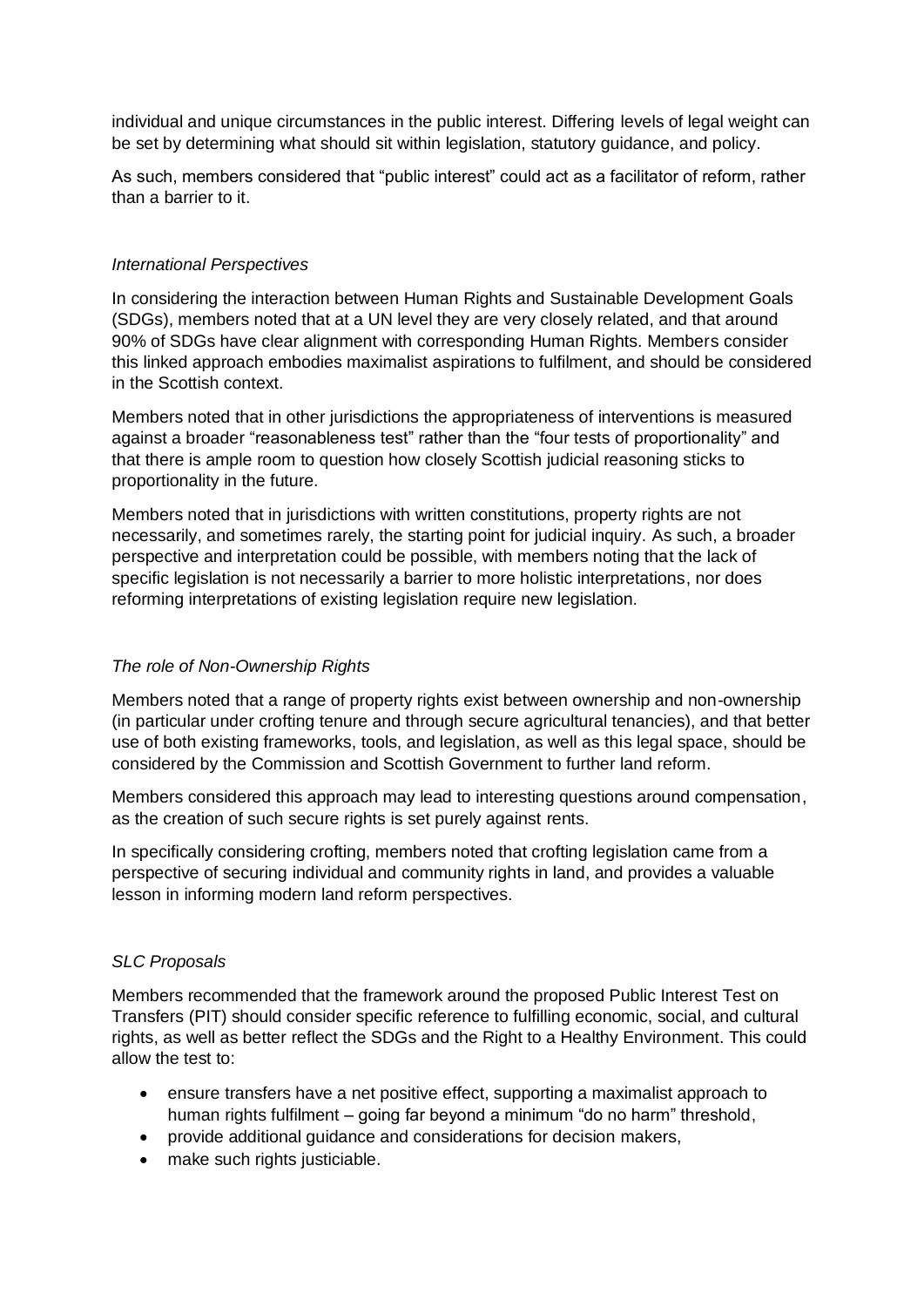Members considered potential unintended consequences from the operation of the PIT could include:

- impacts from UK fiscal policy particularly where the Scottish Government has no means to ameliorate such changes,
- changing the investment environment although members considered this a short term effect while mechanisms bed in,
- potential ambiguity in determining the public interest in some individual cases,
- transfers realising negative equity that otherwise would not have been the case.

Members reaffirmed that they do not consider there to be any significant barriers in principle to SLC's proposals being brought forward into legislation.

## *Perceptions of "Land Reform"*

Members reflected that for many "land reform" still has strong rural, and particularly Highlands and Islands, connotations. Members felt that while the Commission and Scottish Government have been active in changing perceptions, more could be done to expand the discourse to lowland and urban Scotland, and that future legislation and policy needs to reflect the whole country in a holistic manner. To that end framing land reform as both a tool to deal with issues in the present, and also a framework for developing a sustainable future, would be helpful.

Members discussed, without coming to a consensus, whether there may be occasions when shifting focus from "who" owns land to "why" land is (or has to be) owned may help focus discourse on issues, and may be easier to communicate. This could in turn place all landowners on an equal footing in justifying ownership.

Members felt that land reform discourse, particularly in relation to forthcoming legislation and potential interventions, would benefit from a broader evidence base. In particular:

- links to the marine environment/seabed
- robust examination of the wide range of benefits achieved through land reform, and a move away from seeing reform as a zero-sum game
- taking an approach that joins up issues and charts holistic options for the future, moving away from the often perceived adversarial or competitive tone of debate
- building clear practical links with SDGs, as articulated through Scotland's National Performance framework.

In turn this should lead to a wider range of expertise and voices contributing to the evidence base, supporting development of more robust and holistic proposals.

### **Links**

Members shared links to items of interest:

[https://ukconstitutionallaw.org/2021/10/15/mark-elliott-and-nicholas-kilford-devolution-in-the](https://ukconstitutionallaw.org/2021/10/15/mark-elliott-and-nicholas-kilford-devolution-in-the-supreme-court-legislative-supremacy-parliaments-unqualified-power-and-modifying-the-scotland-act/)[supreme-court-legislative-supremacy-parliaments-unqualified-power-and-modifying-the-scotland](https://ukconstitutionallaw.org/2021/10/15/mark-elliott-and-nicholas-kilford-devolution-in-the-supreme-court-legislative-supremacy-parliaments-unqualified-power-and-modifying-the-scotland-act/)[act/](https://ukconstitutionallaw.org/2021/10/15/mark-elliott-and-nicholas-kilford-devolution-in-the-supreme-court-legislative-supremacy-parliaments-unqualified-power-and-modifying-the-scotland-act/)

[https://www.stornowaygazette.co.uk/news/environment/pairc-estate-and-its-lessons-for-land](https://www.stornowaygazette.co.uk/news/environment/pairc-estate-and-its-lessons-for-land-reform-3518604)[reform-3518604](https://www.stornowaygazette.co.uk/news/environment/pairc-estate-and-its-lessons-for-land-reform-3518604)